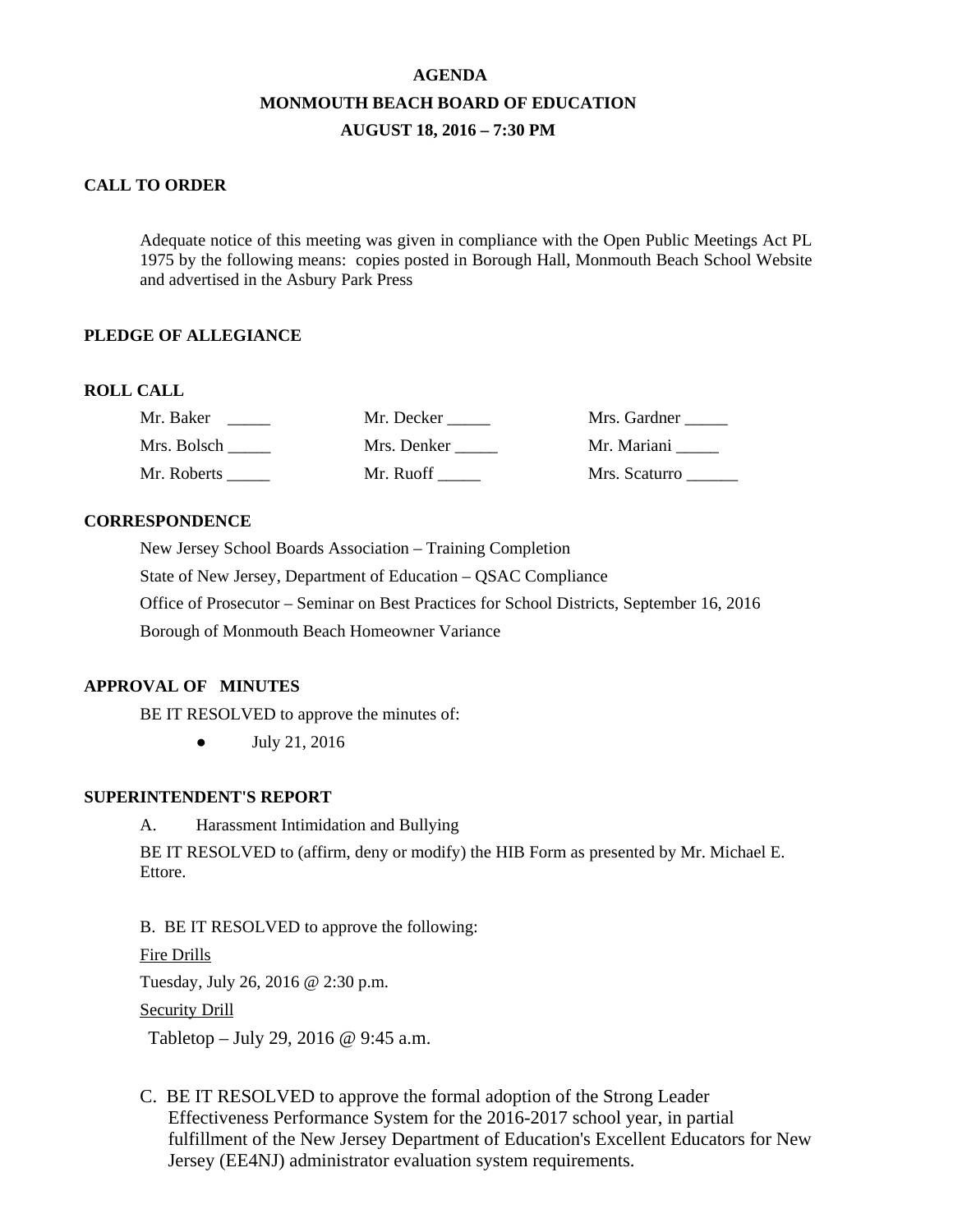D. BE IT RESOLVED to approve attached Interim Review Placement as of July 2016 to meet the requirements of the Quality Single Accountability Continuum (QSAC)

## **PUBLIC DISCUSSION**

In compliance with Open Public Meetings Act PL 1975, Chapter 10:4-12 subsection b, - A public body may exclude the public only from that portion of a meeting at which the public body discusses any matter involving the employment, appointment, termination of employment, terms and conditions of employment evaluation of the performance of promotion or discipline of any specific prospective public officer or employees or current public offer or employee employed or appointed by the public body, unless all the individual employees or appointees whose rights could be adversely affected request in writing that such matter or matters be discussed at a public meeting. As per Board Bylaws, 0167, public participation in Board Meetings, such remarks are to be limited to five minutes duration. The Board of Education, though affording the opportunity for members of the public to comment will not engage and/or make remarks concerning matters of student confidentiality and/or matters of personnel wherein employees of the District have not been given notice of the Board's intent to discuss their terms and conditions of employment. Members of the public are reminded that though they are afforded the opportunity to address the Board, they are not given license to violate the laws of slander. Comments made by members of the public that are not in keeping with the orderly conduct of a public meeting will be asked to yield the floor and if they fail to do so may be subject to charges under New Jersey statues associated with disruption of a public meeting.

## **PTO UPDATE**

#### **FINANCE**

Dianne Bolsch, Chair

David Baker, Steve Mariani, Leo Decker

- A. BE IT RESOLVED to approve bill list for August in the amount of \$165,339.39 and \$35,930.78 and payroll report for May and June
- B. BE IT RESOLVED to approve the attached Transfer Report
- C.

BE IT FURTHER RESOLVED to approve Board Secretary Report for the May 31, and June 30, 2016 as submitted and attached to and made part of the minutes and

BE IT FURTHER RESOLVED, that pursuant to NJAC 6A:23A-16.10(c)4 that after a review of the secretary's monthly financial report and upon consultation with the appropriate district officials, to the best of our knowledge, no major account or fund has been overexpended and that sufficient funds are available to meet the District's financial obligations for the remainder of the fiscal year.

- D. BE IT RESOLVED to approve the following fundraiser activities for the 2016-17 school year:
	- Dues
	- Snack Shack
	- Pizza Day
	- Jersey Mike's Day
	- Bubba Koos' Day
	- Pretzel Day
	- Pancake Breakfast
	- Pasta Dinner
	- Band Chip Sales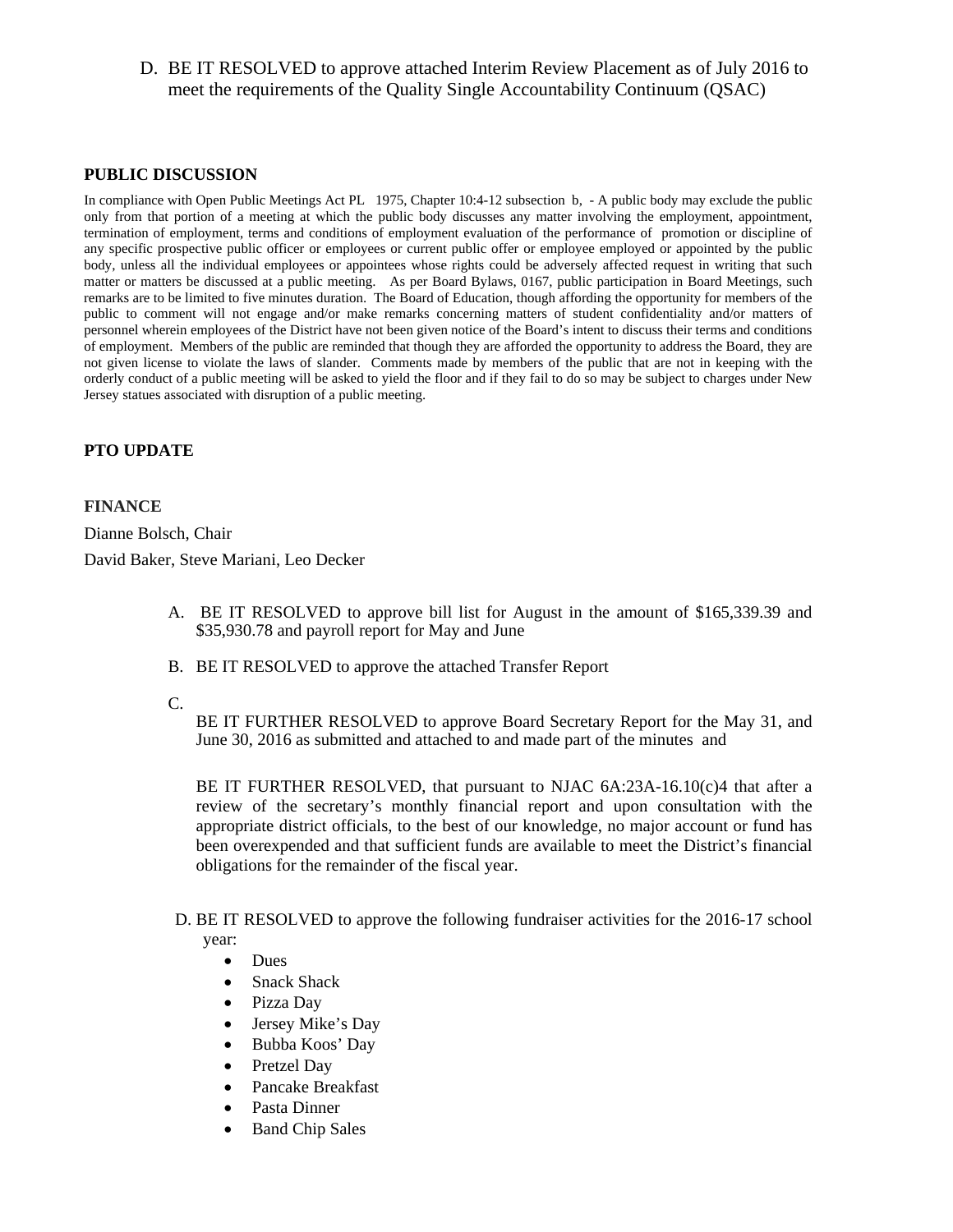E. BE IT RESOLVED to approve the following contracts:

| Handilift                   | \$792      |
|-----------------------------|------------|
| <b>RFP Security Cameras</b> | \$4,084.56 |

- F. BE IT RESOLVED to accept student JD on a tuition basis for the 2016-2017 school year at a cost of \$5,500 per year
- G. BE IT RESOLVED to approve contract between Monmouth Beach Board of Education and Long Branch Board of Education to send one student (SV) to Monmouth Beach School for the 2016-2017 school year at a cost of \$5,500 per year.
- H. BE IT RESOLVED to approve contract to send one student to the Harbor School from July 2016 through June 2017 at a cost of \$61,565.70
- I. BE IT RESOLVED to approve contract with Oceanport Schools to send three students for the ESY program in the amount of \$4,283.74 each

## **PERSONNEL**

Sandi Gardner Chair,

Kathy Denker, David Roberts, Kelly Scaturro

- A. BE IT RESOLVED to approve the formal adoption of Charlotte Danielson: The Framework for Teaching staff evaluation model for the Monmouth Beach School Districts for the 2016-2017 school year, in partial fulfillment of the New Jersey Department of Education's Excellent Educators for New Jersey (EE4NJ) teacher and educational services staff evaluation system requirements.
- B. BE IT RESOLVED to approve the following teacher/admin workshops:
	- Jessica Joseph to attend effectively integrating Technology and Math on  $10/18/16$ and Google Tools for Education on 11/17/16 through our regional membership in the Brookdale Education Network.
	- Joshua DeSantis to attend NJPSA Evaluation and Special Education Using Danielson Framework, 10/26/16 at a cost of \$149.00.
	- Joshua DeSantis to attend NJPSA Basic Guide to I&RS, 10/6/16 at a cost of \$149.00.
- D. BE IT RESOLVED to appoint the following part time instructional aides for the 2016- 2017 school year:

| MB SCHOOL INSTRUCTIONAL AIDES SALARIES |              |           |
|----------------------------------------|--------------|-----------|
|                                        |              |           |
| Employee                               | 2015-2016    | 2016-2017 |
| Diane Bettinger                        | \$15.30/hour | \$15.70   |
| Carol Brady                            | \$14.80/hour | \$15.70   |
| Janine Nilsen                          | \$14.80/hour | \$15.20   |
| Stephanie Prol                         | \$14.00/hour | \$14.35   |
| Anne Pulos                             | \$14.30/hour | \$14.70   |
| Sandra Clark (*New)                    |              | \$14.00   |
| Carly Cole (*New)                      |              | \$14.00   |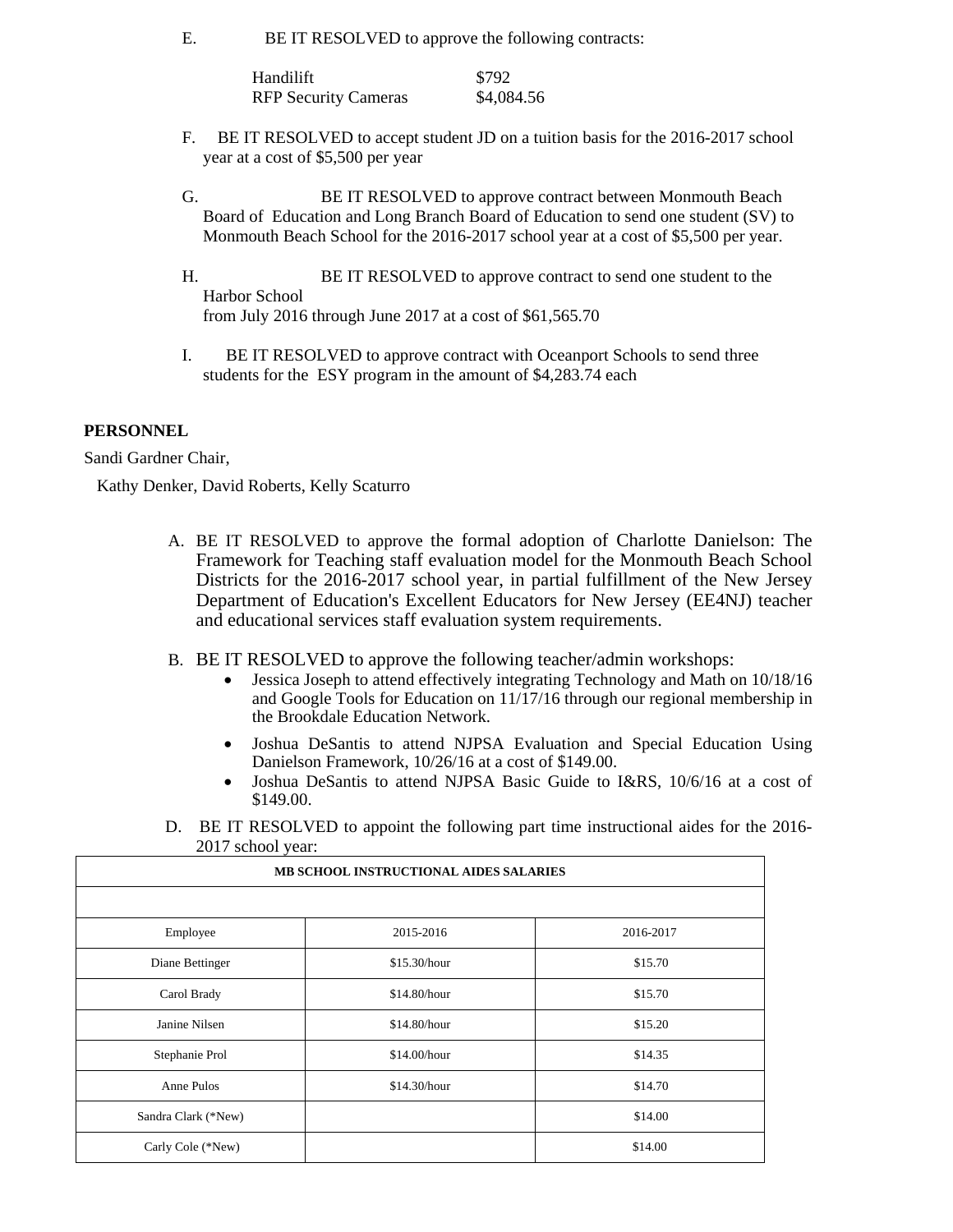- E. BE IT RESOLVED to approve the hiring of a new LDTC, Cynthia Zayko, Step 16+MA 60% (\$42,054), according to the approved Teacher's Contract Salary Guide for the 2016- 2017 school year.
- F. BE IT RESOLVED to accept, with regret, the resignation of Jennifer Loxton, Media Specialist, and effective July 26, 2016.
- G. BE IT RESOLVED to approve the following substitutes for the 2016-2017 School Year. Christopher Arpa, Dana Aschettino, Jennifer Azzolini, Diane Bettinger, Barbara Bodnar, Carol Brady, Gerald Brady, Sheree Carnevale, Mary Eagan, Madeline Ebinger, Marcia Fiore, Caitlin Hall, Nicole Husar, Mary Ann LaPiana, Monica Levy, Michael Mahoney, Susan McDonald, Lynn McHeffey, Michelle Milbrodt, Maria Murphy, Janine Nilsen, Anne Nilsson, Karin Ostrom, Dorene Penny, Stephanie Prol, Anne Pulos, Ally Roma, Mary Saydah, Ben Solomon, Kathy Sudowsky, Laura West, Aimee Woods, Armand Zambrano, Meghan Harmon, Sandra Clark, Carly Cole, Richard Vivian, Stephanie Raphalides Mason.
- H. BE IT RESOLVED to approve Kim Kallok as a volunteer for the school play for the 2016-17 school year.
- I. BE IT RESOLVED to approve Fred Rockhill as a Substitute Custodian on an as needed basis at an hourly rate of \$18.50 for the 2016-2017 school year.
- J. BE IT RESOLVED to approve the hiring of Linda Stafford as a Media Specialist, Step 8+MA @ 60% (\$35,607) according to the approved Teacher's Contract Salary Guide for the 2016-2017 school year.
- K. BE IT RESOLVED to approve Carly Cole, Full-time, long term substitute/Special Education teacher, from 9/1/2016 through 10/14/16 in accordance with the substitute rate of pay, \$80 for 5 days, \$85 for 6-20 days and \$125 thereafter.
- L. BE IT RESOLVED to approve the 2015-2016 Superintendent Evaluation, Goals and Merit Goals as reviewed and discussed.

# **CURRICULUM AND INSTRUCTION**

 Chair Kathleen Denker Leo Decker, Sandi Gardner, David Roberts

- A. BE IT RESOLVED to approve the following curriculum guides: Mathematics Grades K-5 and Science Grades 6-8.
- B. BE IT RESOLVED to approve the myON (leveled digital library) in the amount of \$17,166.50.
- C. BE IT RESOLVED to approve the Brookdale Education Networks (professional development consortium) in the amount of \$1,250.00
- D. BE IT RESOLVED to approve Edmentum (Study Island, digital instructional resources) in the amount of \$8,628.88.
- E. BE IT RESOLVED to approve the  $8<sup>th</sup>$  grade trip to Boston from June 7 9, 2017.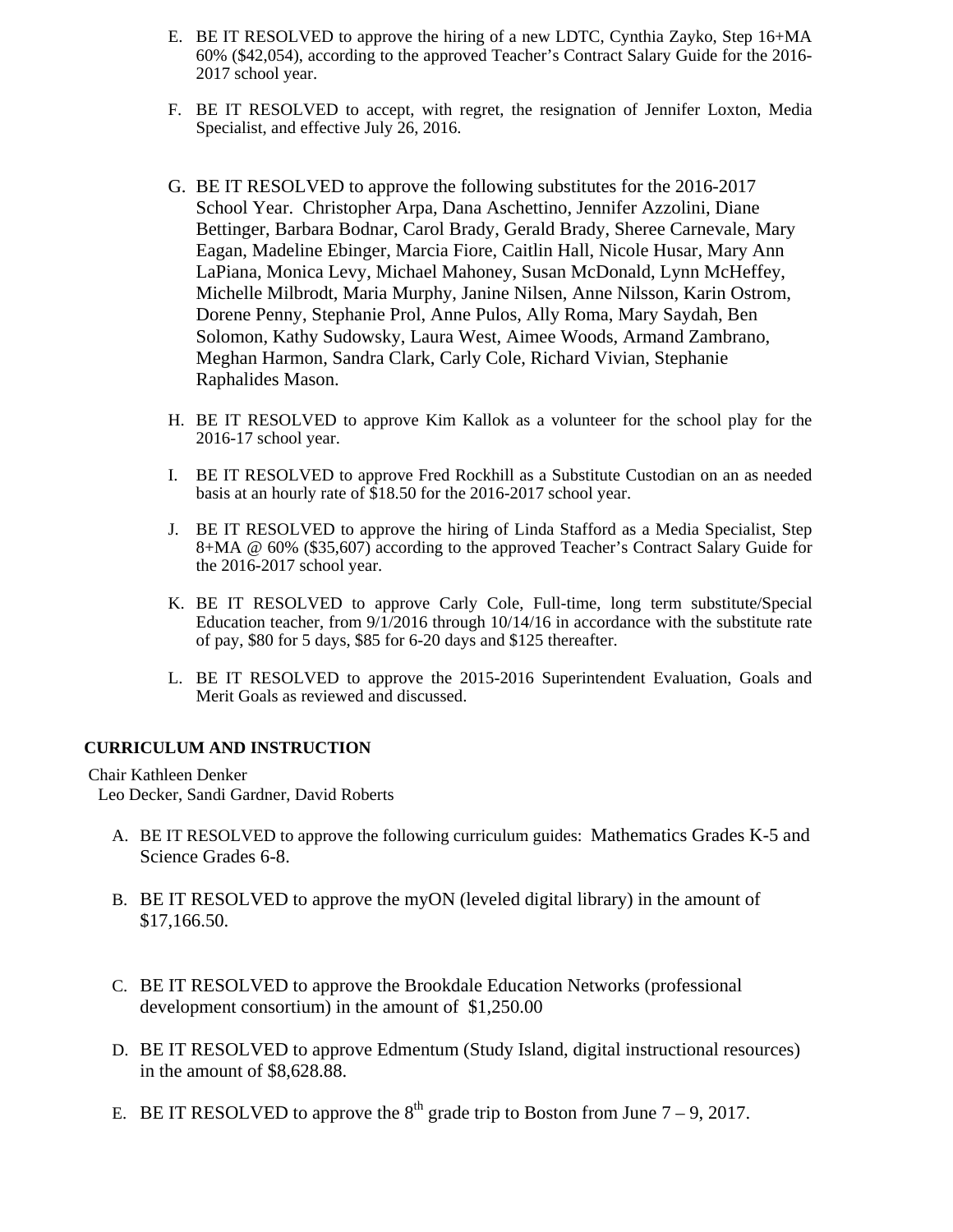F. BE IT RESOLVED to approve the  $6<sup>th</sup>$  grade class trip to Sterling Mines Museum on October 6, 2016 from 7:45 a.m. – 3:00 p.m.

# **BUILDING AND GROUNDS**

David Baker, Chair

Dianne Bolsch, Leo Decker, Steve Mariani

- A. BE IT RESOLVED to approve the following Building Use Application Form:
	- Community YMCA to have use of the Art room for the YMCA After School Program from dismissal until 6:00 p.m. for the 2016-2017 school year when school is in session.
	- Meghan Vaccarelli on behalf of the PTO to have use of the gym and music room for play rehearsals on 9/13,9/14, 9/15, 9/20, 9/21, 9/22, 9/27, 9/28, 9/29, 10/4, 10/5, 10/6, 10/811, 10/13, 10/14, 10/17, 10/18, 10/19, 10/20, 10/24, 10/25, 10/26, 10/27, 11/1, 11/2, 11/3, 11/4, 11/7, 11/8 and 11/9 from 3:00 p.m. – 6:00 p.m.

# **POLICY**

David Roberts, Chair Sandi Gardner, Leo Decker, Kathy Denker

- A. BE IT RESOLVED to approve the second read of the following policies:
- P 1220 Employment of Chief School Administrator
- P 1310 Employment of School Business Administrator/Board Secretary
- R 2414 Programs and Services for Students in High Poverty and in High Need School Districts
- P 3111 Creating Positions
- P 3142 Employment Contract
- P 3125 Employment of Teaching Staff Members
- P 3125.2 Employment of Substitute Teachers
- P & R 3126 District mentoring Program
- P 3141 Resignation
- P & R 3144 Certification of Tenure Charges
- P 3159 Teaching Staff Member/School District Reporting Responsibilities
- P 3231 Outside Employment as Athletic Coach
- P & R 3240 Professional Development for Teachers and School Leaders
- P & R 3244 In-Service Training
- P 4159 Support Staff Member/School District Reporting Responsibilities
- P 5305 Health Services Personnel
- R 5330 Administration of Medication
- P & R 5350 Student Suicide Prevention
- P 9541 Student Teachers/Interns
- P 1140 Affirmative Action Program
- P 1523 Comprehensive Equity Plan
- P 1530 Equal Employment Opportunities
- R 1530 Equal Employment Opportunity Complaint Procedure
- P 1550 Affirmative Action Program for Employment and Contracted Services
- P & R 2200 Curriculum Content
- P 2260 Affirmative Action Program for School and Classroom Practices
- P & R 2411 Guidance Counseling
- P & R 2423 Bilingual and ESL Education
- P 2610 Educational Program Evaluation
- P 2622 Student Assessment
- P 5750 Equal Educational Opportunity
- P 5755 Equity in Educational Programs and Services
- P 5339 Screening for Dyslexia
- P 5460 High School Graduation N/A
- P 7481 Unmanned Aircraft Systems (UAS also known as Drones)
- P & R 8441 Care of Injured and Ill Persons
- P 8454 Management of Pediculosis
- P 8630 Bus Driver/Bus Aide Responsibility
- R 8630 Emergency School Bus Procedures